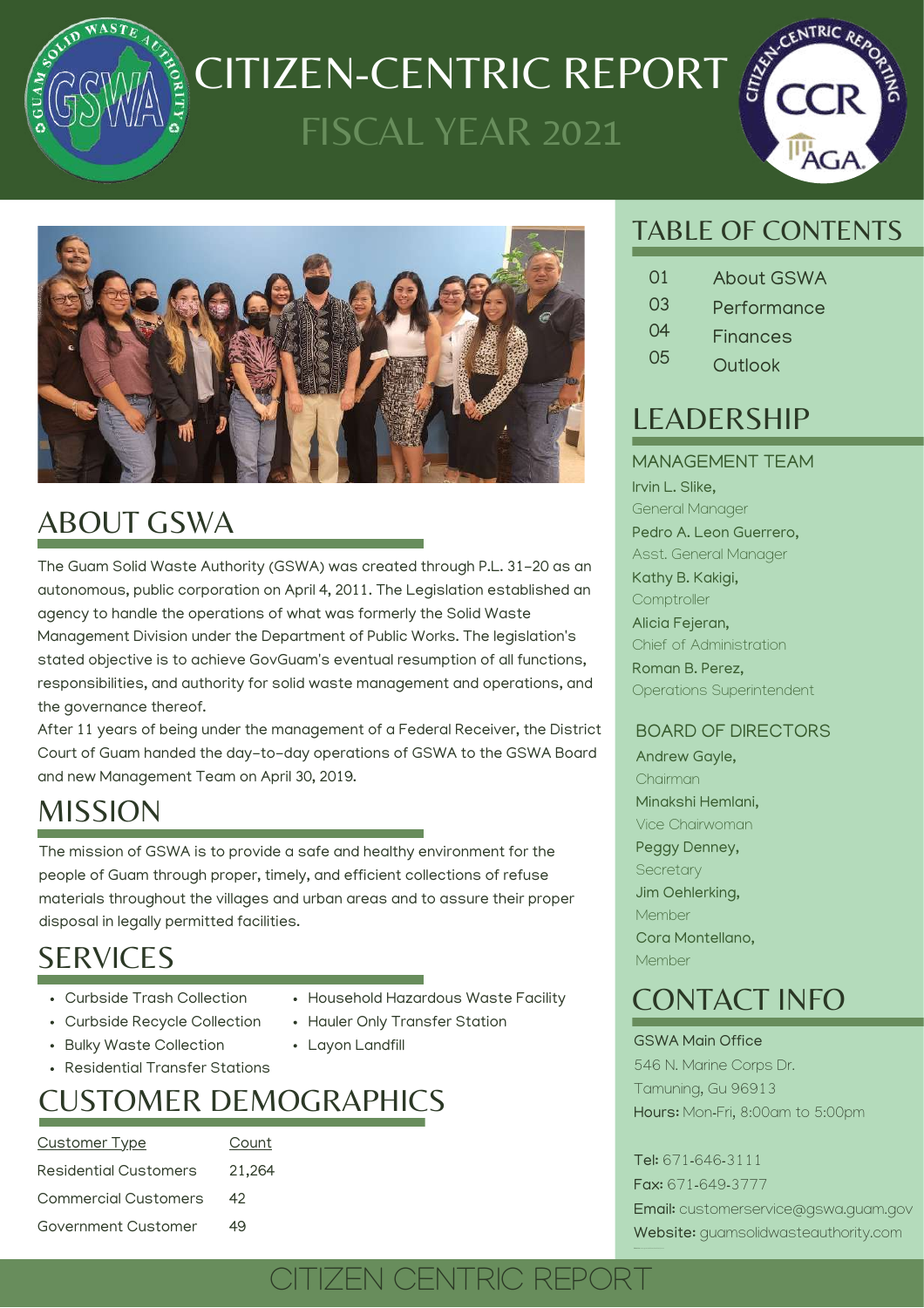# PERFORMANCE

|                                        | FY2019 | FY2020 | FY2021 |
|----------------------------------------|--------|--------|--------|
| Layon Landfill Tonnage                 | 95,971 | 92,142 | 98,235 |
| <b>Hauler Transfer Station Tonnage</b> | 80,728 | 74,815 | 84,972 |
| Household Hazardous Waste Customers    | 3.944  | 4,152  | 5,597  |
| No. of Walk-Ins (Customer Service)     | 9.228  | 7,117  | 8,952  |
| New Customer Registrations             | 2.223  | 1,517  | 2,363  |
| Paperless Invoices sent                | 68,210 | 79,239 | 87,815 |

#### ACTIVE RESIDENTIAL CUSTOMERS FY19 FY20 FY21 25,000 20,000 15,000 10,000 5,000 0 19,680 20,301 21,264 customers as of Sep 30, 2021 21,264

NO. OF CUSTOMERS SERVED RESIDENTIAL TRANSFER STATIONS



FY19 FY20 FY21 4,000 3,843 3,000 2,000 1,000  $\overline{O}$ NO. OF CUSTOMERS SERVED BULKY WASTE COLLECTION 3,095 3,064

No bulky waste collection from March 15, 2020 through May 31, 2020 due to COVID-19

CITIZEN CENTRIC REPORT







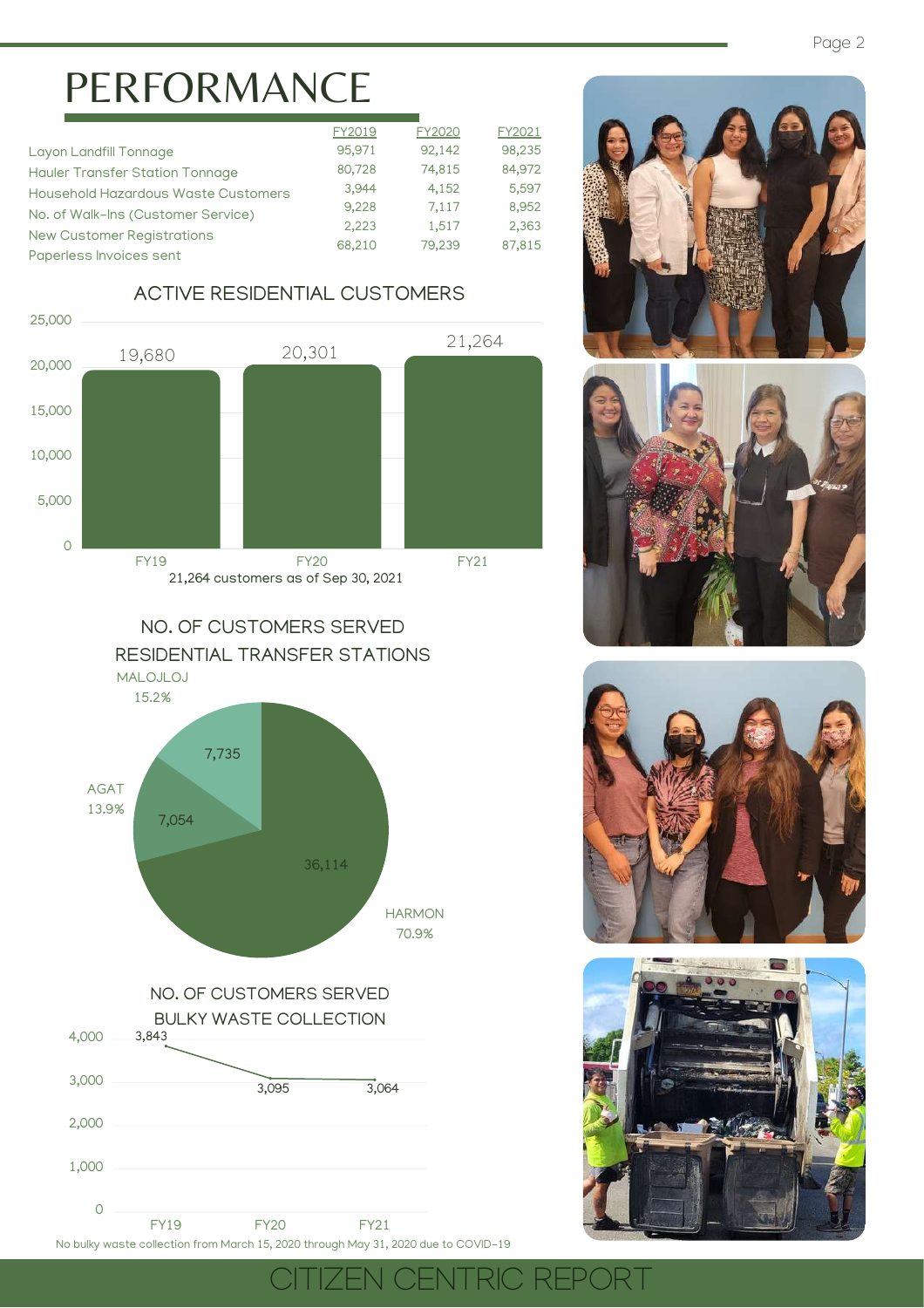# FINANCES

An independent audit of Solid Waste Operations Fund was conducted by Deloitte & Touch, LLP, resulting in a clean opinion. The Office of Public Accountability released GSWA's audited financial statements on April 20, 2022. More information can be found on our website at guamsolidwasteauthority.com.





FY2020 to \$17,159,945 in FY2021.

In July 2019, GovGuam issued \$27.6 million 2019 Series A General Obligation Bonds to pay for the construction of Cell3 for the Layon Landfill and pay bond related costs. GSWA will be transferring funds to the General Fund based on the continuing covenant agreement with GovGuam to fund the debt service payments of approximately \$3 million annually. As of July 2, 2021, the substantial completion of the construction of Cell 3 at the Layon Landfill was successfully achieved.

|                                         | <b>CAPITAL PROJECT FUND</b> |            |             | <b>DEBT SERVICE FUND</b>                 |            |            |            |
|-----------------------------------------|-----------------------------|------------|-------------|------------------------------------------|------------|------------|------------|
| <b>Revenues:</b>                        | 2021                        | 2020       | 2019        | <b>Revenues:</b>                         | 2021       | 2020       | 2019       |
| Use of Money and Property               | 1,119                       | 228,253    | 57,142      | Use of Money and Property                | 836        | 92,490     | 113.631    |
|                                         |                             |            |             |                                          | 20,981.875 | 20,972,750 | 21.011.544 |
|                                         |                             |            |             |                                          | 20.982.711 | 21.065.240 | 21.125.175 |
| <b>Expenditures:</b>                    |                             |            |             | Expenditures:                            |            |            |            |
| <b>Capital Projects</b>                 | 11.021.523                  | 19,031,448 | 127,216     | Principal                                | 12,060,000 | 10.425.000 | 5,410,000  |
| <b>Bond Issuance Costs</b>              | ۵                           | 0          | 481,613     |                                          |            |            |            |
| <b>Total Expenditures:</b>              | 11.021.523                  | 19.031.448 | 608,829     | Interest                                 | 11,919,500 | 12.215.694 | 11,494,500 |
|                                         |                             |            |             | <b>Bond Issuance Costs</b>               | O          |            | 528,655    |
| <b>Other financing sources (Uses)</b>   |                             |            |             | <b>Total Expenditures:</b>               | 23,979,500 | 22.640.694 | 17,433,155 |
| Proceeds from issuance of long-term del | 0                           | 0          | 27,610,000  |                                          |            |            |            |
| Premium on bond issued                  | 0                           | 0          | 4.027.747   | Other financing sources (Uses)           |            |            |            |
| Transfers out to other Funds            | ٥                           | 0          | $-160, 142$ | Proceeds from issuance of long-term debt | 3.042.521  | 3.059.332  | 1.246.775  |
|                                         | 0                           | 0          | 31,477,605  |                                          |            |            |            |

#### CITIZEN CENTRIC REPORT